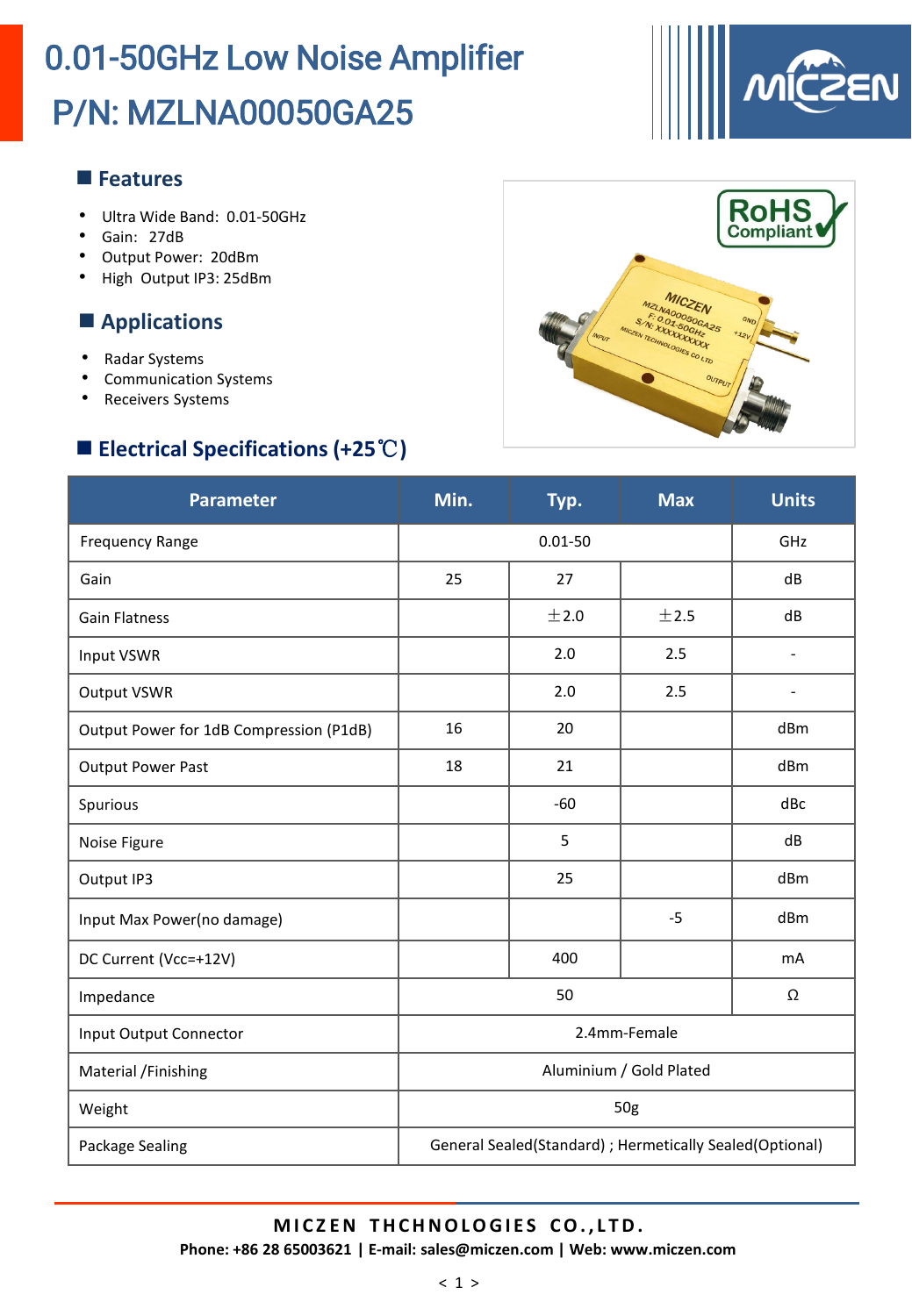

### **Environmental Conditions**

| <b>Operational Temperature</b> | -45℃~+85℃                                          | <b>Vibration</b> | 25g rms (15 degree 2KHz)<br>endurance, 1 hour per axis |
|--------------------------------|----------------------------------------------------|------------------|--------------------------------------------------------|
| <b>Storage Temperature</b>     | $-55^{\circ}$ C $^{\sim}$ +125 $^{\circ}$ C $^{-}$ | <b>Shock</b>     | 20G for 11msc half sin wave, 3 axis<br>both directions |
| <b>Executive Standard</b>      | MIL-STD-810G                                       | Humidity         | 100% RH at 35c, 95%RH at 40°C                          |

### **Absolute Maximum Ratings**

| <b>Supply Bias Voltage</b>   | $+15V$               |
|------------------------------|----------------------|
| <b>RE INPUT POWER</b>        | -5dBm                |
| <b>ESD sensitivity (HBm)</b> | Class 0, passed 150V |



### $\blacksquare$  Outline Drawing

All Dimensions in mm (inches) Tolerance ±0.25 (0.01)



### \*\*\*Heat Sink required during operation\*\*\*

#### **M I C Z EN THCHNOLOGI E S CO. , L TD. Phone: +86 28 65003621 | E-mail: sales@miczen.com | Web: www.miczen.com**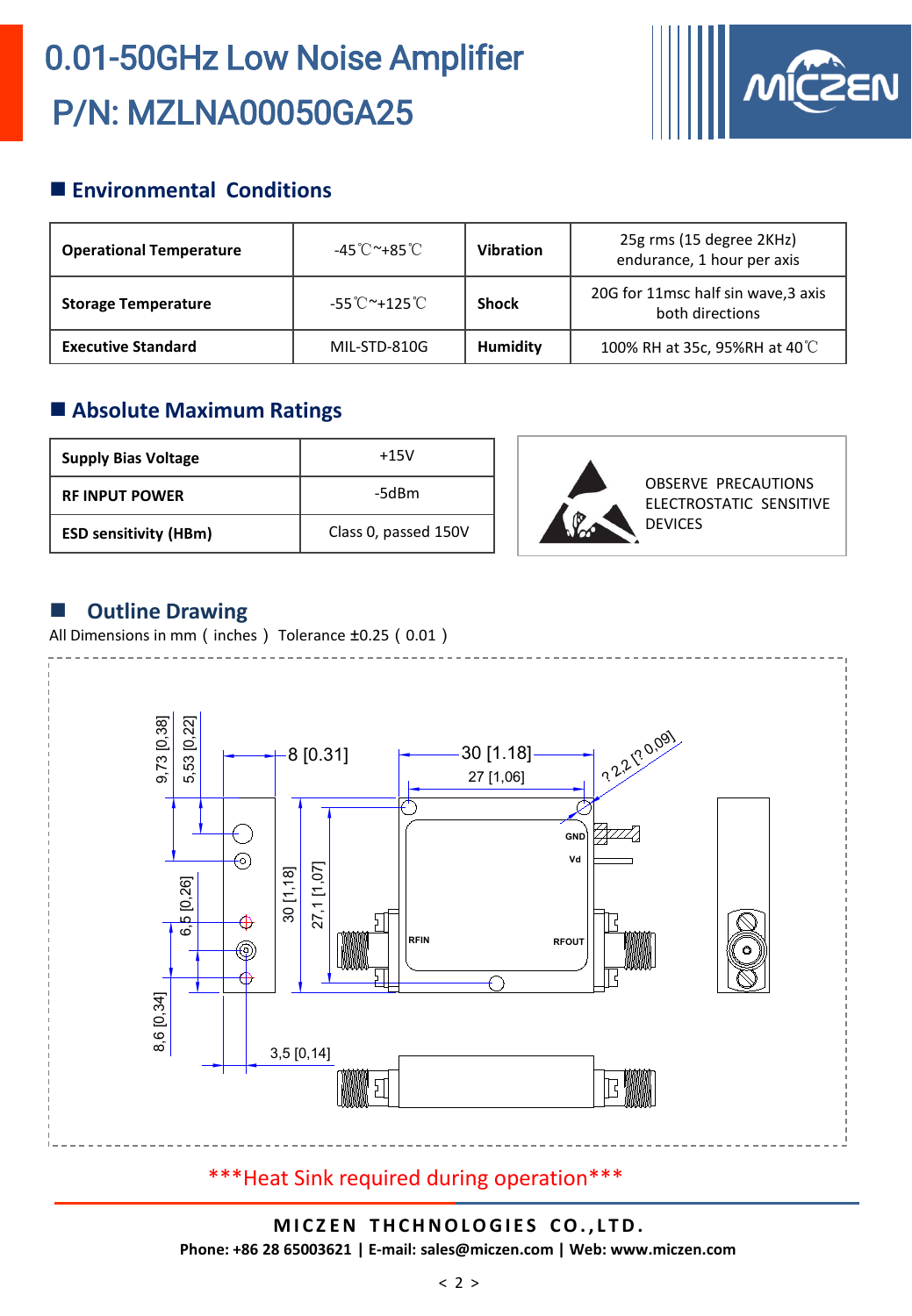

**Performance Plot** 



**M I C Z EN THCHNOLOGI E S CO. , L TD. Phone: +86 28 65003621 | E-mail: sales@miczen.com | Web: www.miczen.com**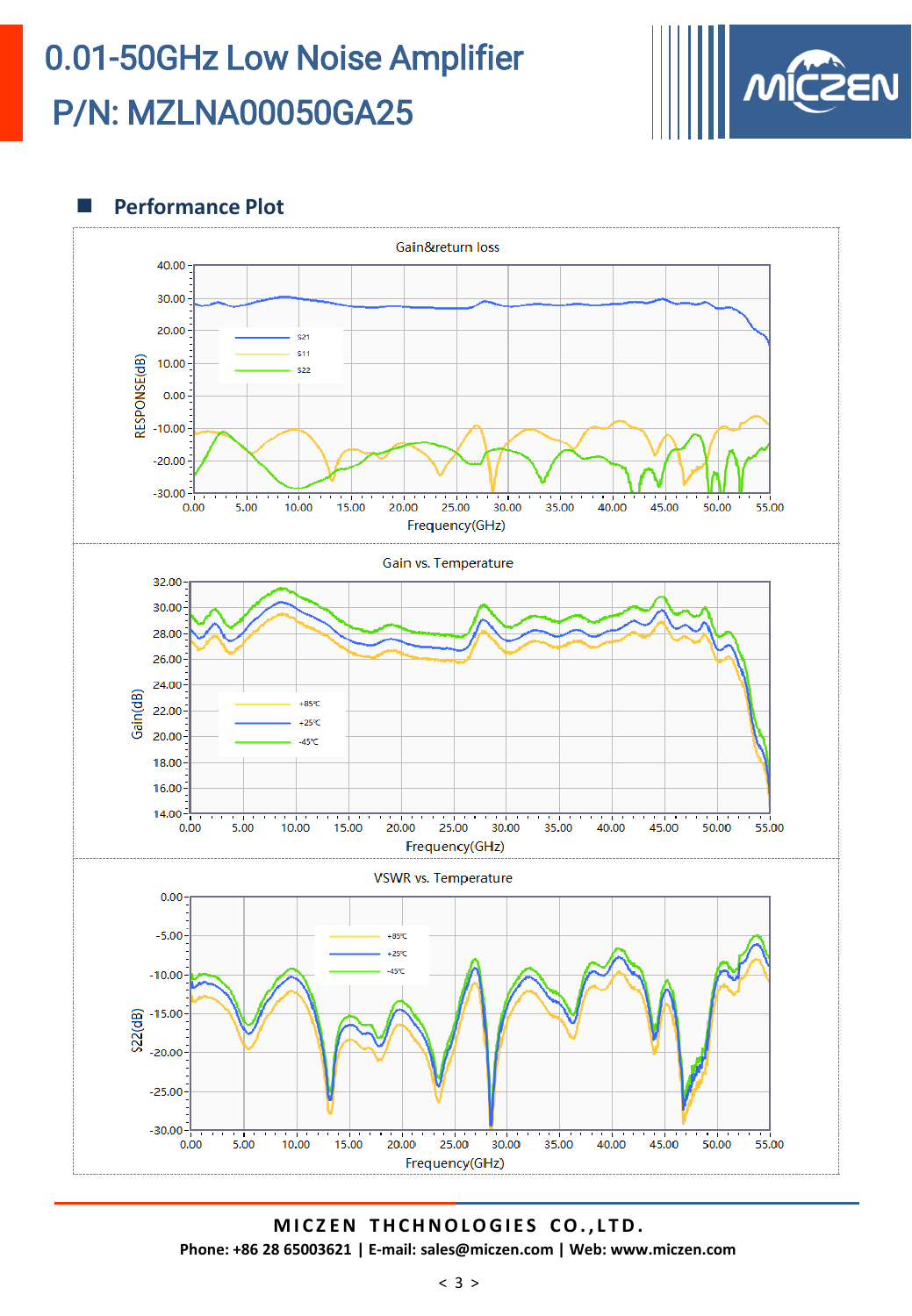



**M I C Z EN THCHNOLOGI E S CO. , L TD. Phone: +86 28 65003621 | E-mail: sales@miczen.com | Web: www.miczen.com**